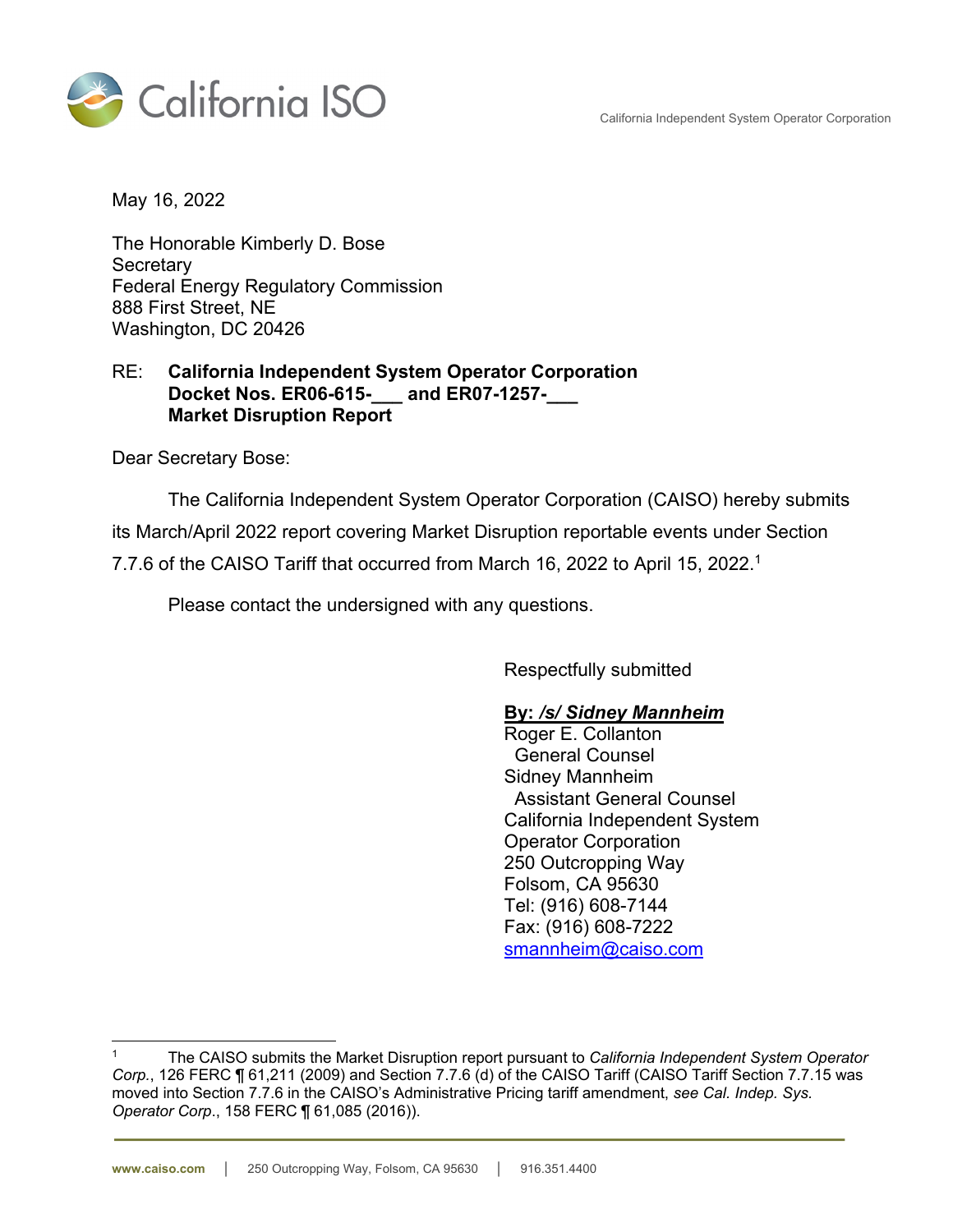

# **Market Disruption Report Mar 16, 2022 to Apr 15, 2022**

May 16, 2022

CAISO Market Analysis and Forecasting

 California CAISO 250 Outcropping Way Folsom, California 95630 (916) 351-4400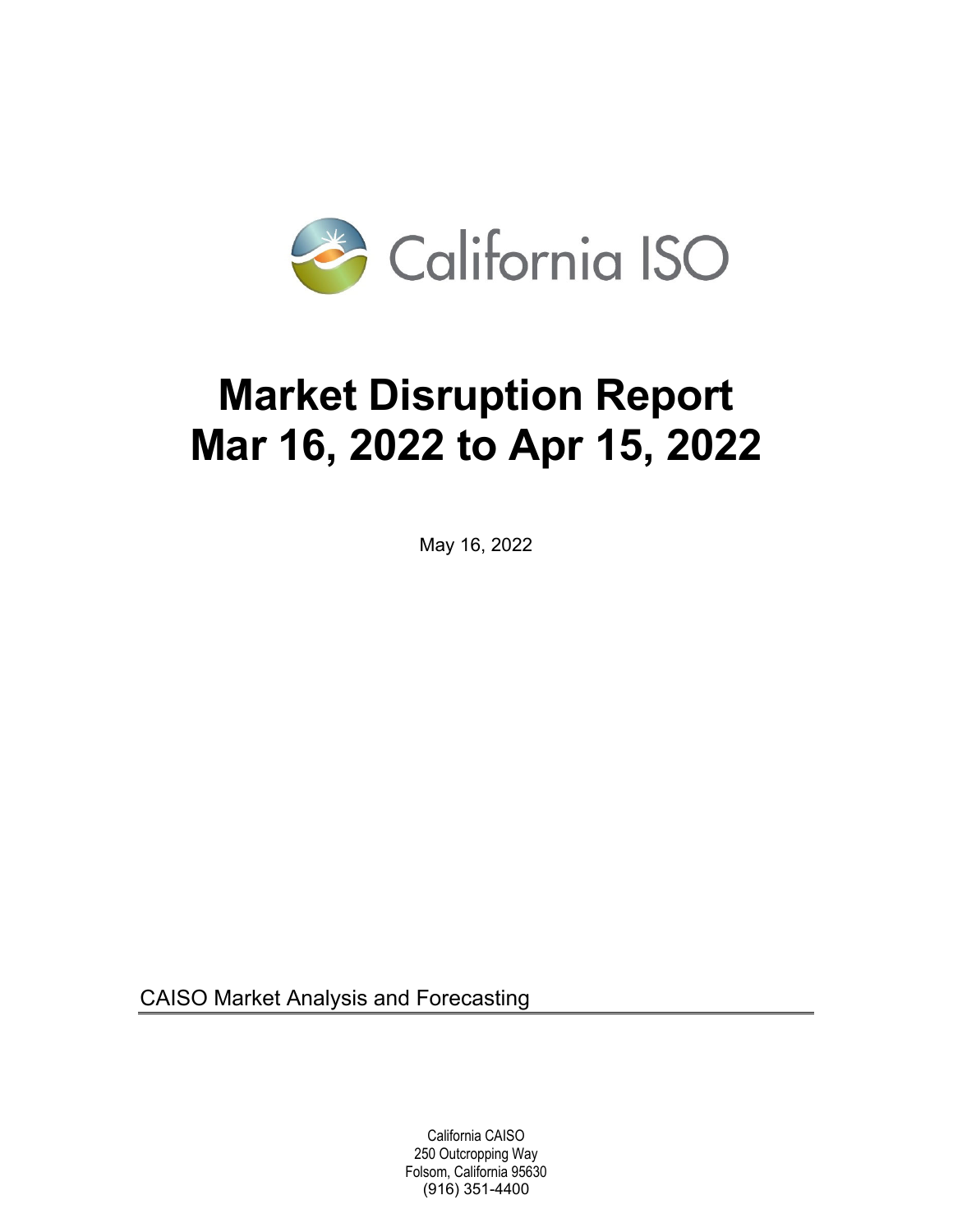#### **I. Background**

A Market Disruption is an action or event that causes a failure of a CAISO Market, related to system operation issues or System Emergencies.<sup>1</sup> Pursuant to Section 7.7.6 of the CAISO Tariff, the California Independent System Operator Corporation (ISO or CAISO) can take one or more of a number of specified actions in the event of a Market Disruption, to prevent a Market Disruption, or to minimize the extent of a Market Disruption. The CAISO reports Market Disruption occurrence in any of the following circumstances:

- When any of the CAISO market processes fail to publish, including the Integrated Forward Market (IFM), Residual Unit Commitment (RUC), the Real-Time Market, which includes the Hour-Ahead Scheduling Process (HASP), Fifteen Minute Market (FMM), and the Real-Time Dispatch (RTD) processes;
- When the CAISO manually overrides the closing of the Day-Ahead Market; or
- Any time that the CAISO removes Bids from a CAISO Market to prevent a Market Disruption or to minimize the extent of a Market Disruption.

The Market Disruption report contains the following information:

- The frequency and types of actions taken by the CAISO pursuant to Section 7.7.6;
- The nature of the Market Disruptions that caused the CAISO to take action, or the Market Disruptions that were successfully prevented or minimized by the CAISO as a result of taking action, and the CAISO's rationale for taking such actions pursuant to Section 7.7.6;
- Information about the Bids (including Self-Schedules) removed pursuant to Section 7.7.6 (*i.e.*, megawatt quantity, point of interconnection, specification of the Day-Ahead versus Real-Time Bid, and Energy or Ancillary Services Bid); and
- The CAISO's rationale for its removal of Bids (including Self-Schedules) pursuant to Section 7.7.6.2

 $\overline{a}$ 

Section 7.6 and 7.7 of the CAISO Tariff refer to these system operation issues or System Emergencies, respectively. CAISO Tariff, Appendix A, definition of Market Disruption. Capitalized terms not otherwise defined herein have the meanings set forth in the CAISO Tariff.

<sup>2</sup> *Id.* at P 29 & n.29.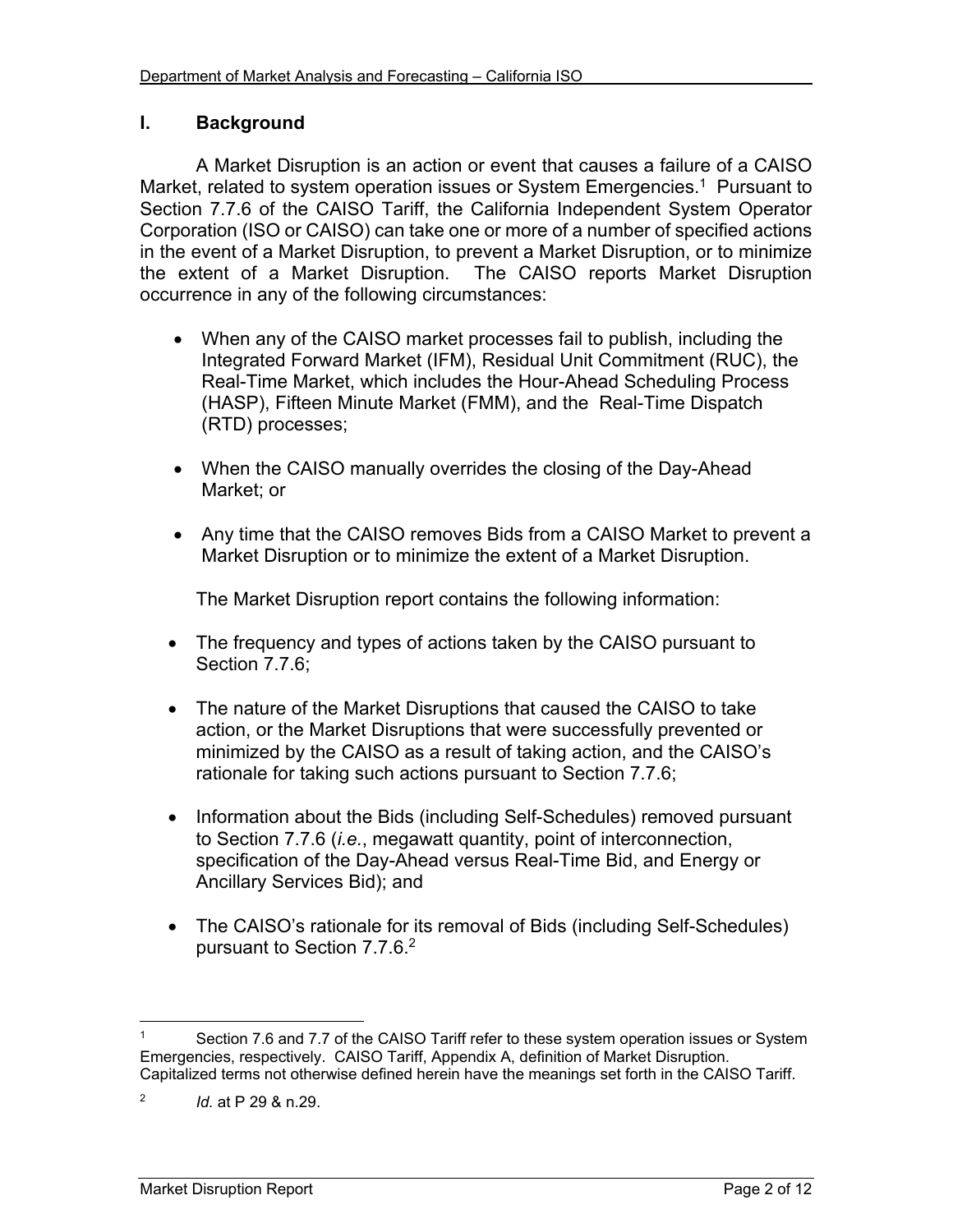## **II. Report on Market Disruptions Occurring from March 16, 2022 through April 15, 2022**

The CAISO's report on Market Disruptions that occurred from March 16, 2022 through April 15, 2022, is provided in Table 1 and Attachment A below. Attachment A includes an entry for each reportable Market Disruption event and each indicates:

- (1) The date of the Market Disruption;
- (2) The hour and Dispatch Interval when the Market Disruption ended;
- (3) The type of CAISO Market in which the Market Disruption occurred; and
- (4) A description of the nature of the Market Disruption, the nature of any actions taken by the CAISO, the rationale for such actions, and the Market Disruption prevented or minimized as a result of taking such actions.

For each of the CAISO Markets, Table 1 lists the number of Market Disruptions during the time period covered by this report. As shown in Table 1, there were a total of 42 Market Disruptions for the reporting period.

| <b>Type of CAISO Market</b>      | <b>Market Disruption</b><br>or Reportable<br><b>Events</b> |
|----------------------------------|------------------------------------------------------------|
| Day-Ahead                        |                                                            |
| IFM                              |                                                            |
| <b>RUC</b>                       |                                                            |
| <b>Real-Time</b>                 |                                                            |
| Fifteen Minute Market Interval 1 | 3                                                          |
| Fifteen Minute Market Interval 2 |                                                            |
| Fifteen Minute Market Interval 3 | 3                                                          |
| Fifteen Minute Market Interval 4 | 2                                                          |
| Real-Time Dispatch               | 33                                                         |

**Table 1: Summary of Market Disruption Report** 

Table 1 above shows the market disruptions in the real time market in order to incorporate the FMM binding intervals.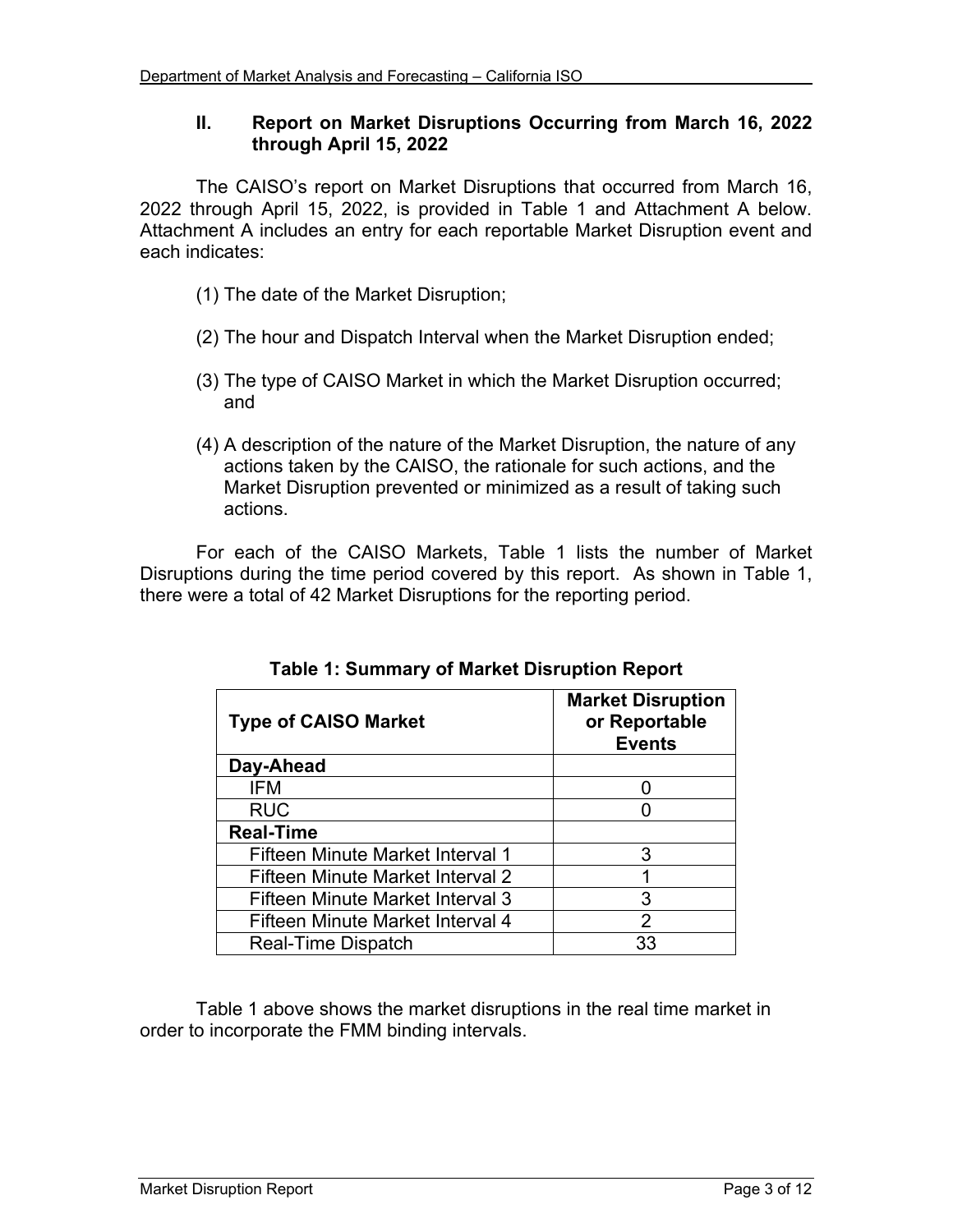The frequency of RTD failures decreased from 57 to 33 in comparison to the report for the period of February 16, 2022 through March 15, 2022. RTD failures accounted for approximately 79 percent of all of the Market Disruptions during this reporting period.

On March  $16<sup>th</sup>$  there were five (2 FMM, 1 DSTUC, 2 RTD) disruptions due to Full Network Model promotion. On March 23<sup>rd</sup>, there were 10 (6 RTD, 3 FMM and 1 HASP) disruptions due to market patching and FMM timeout. On March 28<sup>th</sup>, there were 5 RTD interval disruptions due to Real Time Contingency Dispatch (RTCD) run.

The CAISO made resources non-participating in FMM due to market failures on following days – March 31<sup>st</sup>, April 4<sup>th</sup> and April 9<sup>th</sup>. The resources were made non-participating strictly to resolve the FMM issues and not due to bidding concerns. Different resources were made non-participating for each day.

The CAISO made resources non-participating in RTD due to market failures on following days  $-$  March 24<sup>th</sup>. The resources were made nonparticipating strictly to resolve the RTD issues and not due to bidding concerns. Different resources were made non-participating for each day.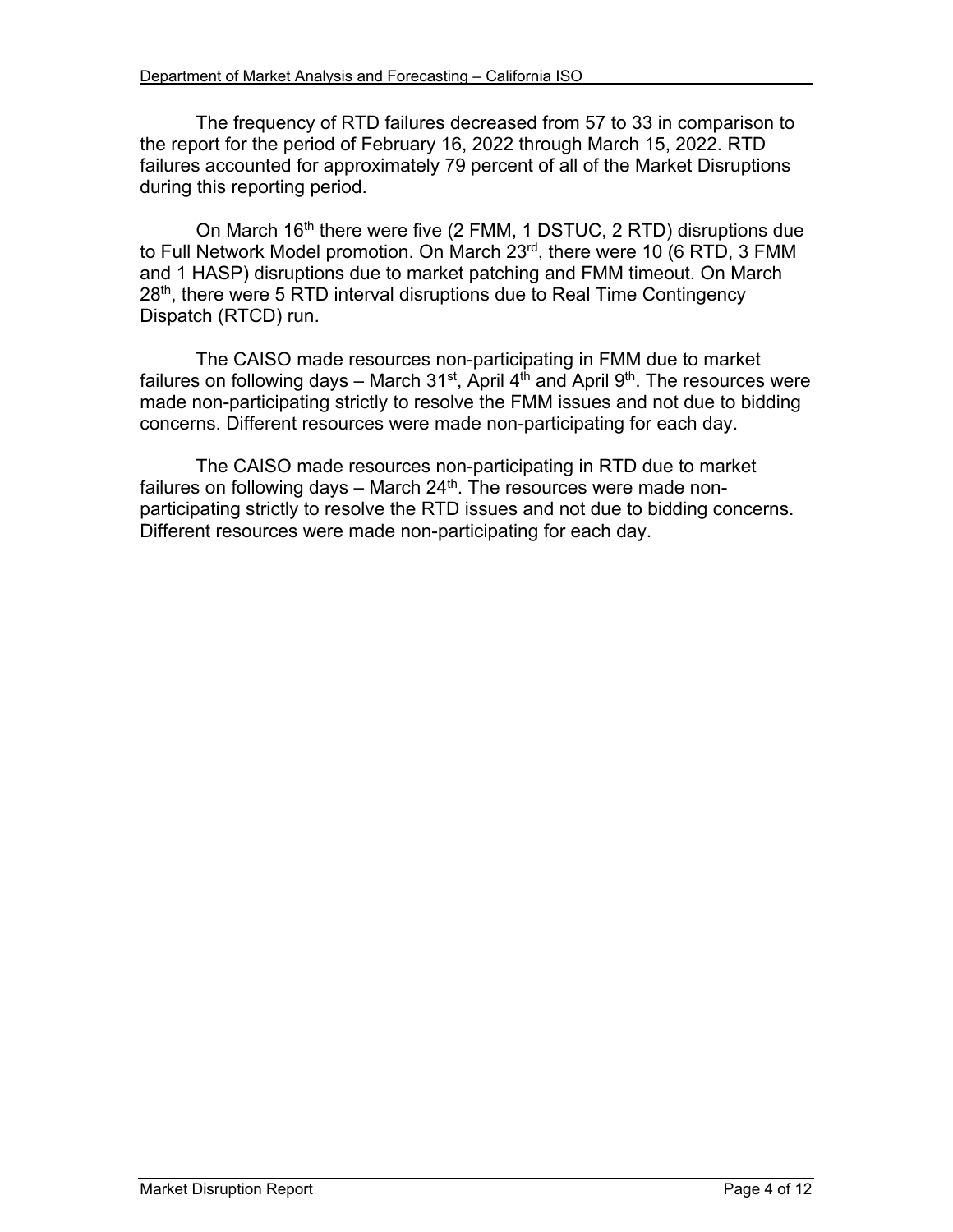## **Market Disruption for Unique Pricing Feature**

The CAISO implemented a feature to ensure unique pricing under a degenerate condition in November 2015, which was implemented along with other pricing enhancements to improve market efficiency.

Table 2 captured below shows the dates and market in which the pricing feature was disabled between March 16, 2022 and April 15, 2022. The uniqueness feature was enabled for all other intervals across all the markets for the timeframe captured in this report.

## **Table 2: Status of Unique Pricing Feature across Various Markets**

The pricing feature was not disabled between March 16, 2022 and April 15, 2022.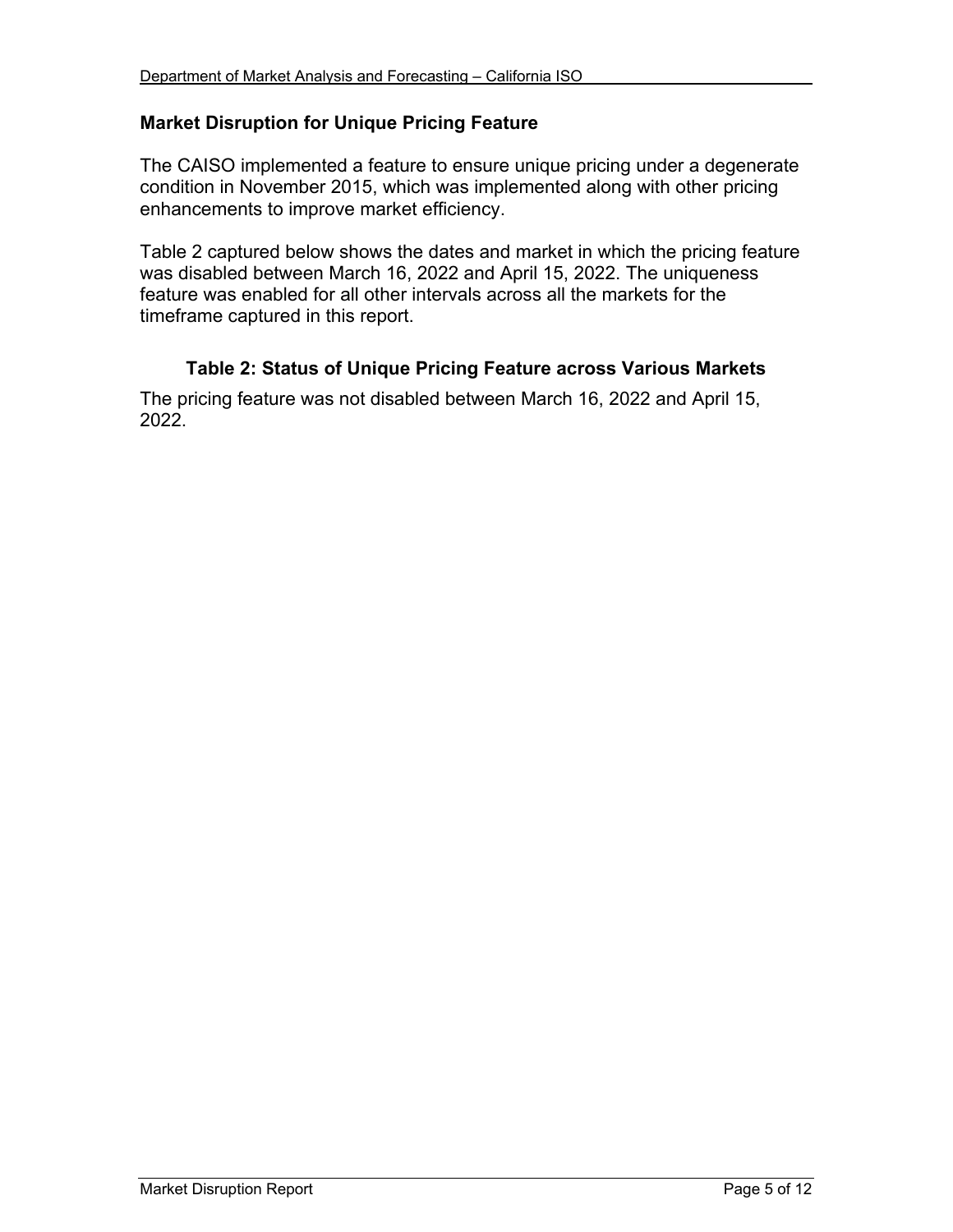# **ATTACHMENT A**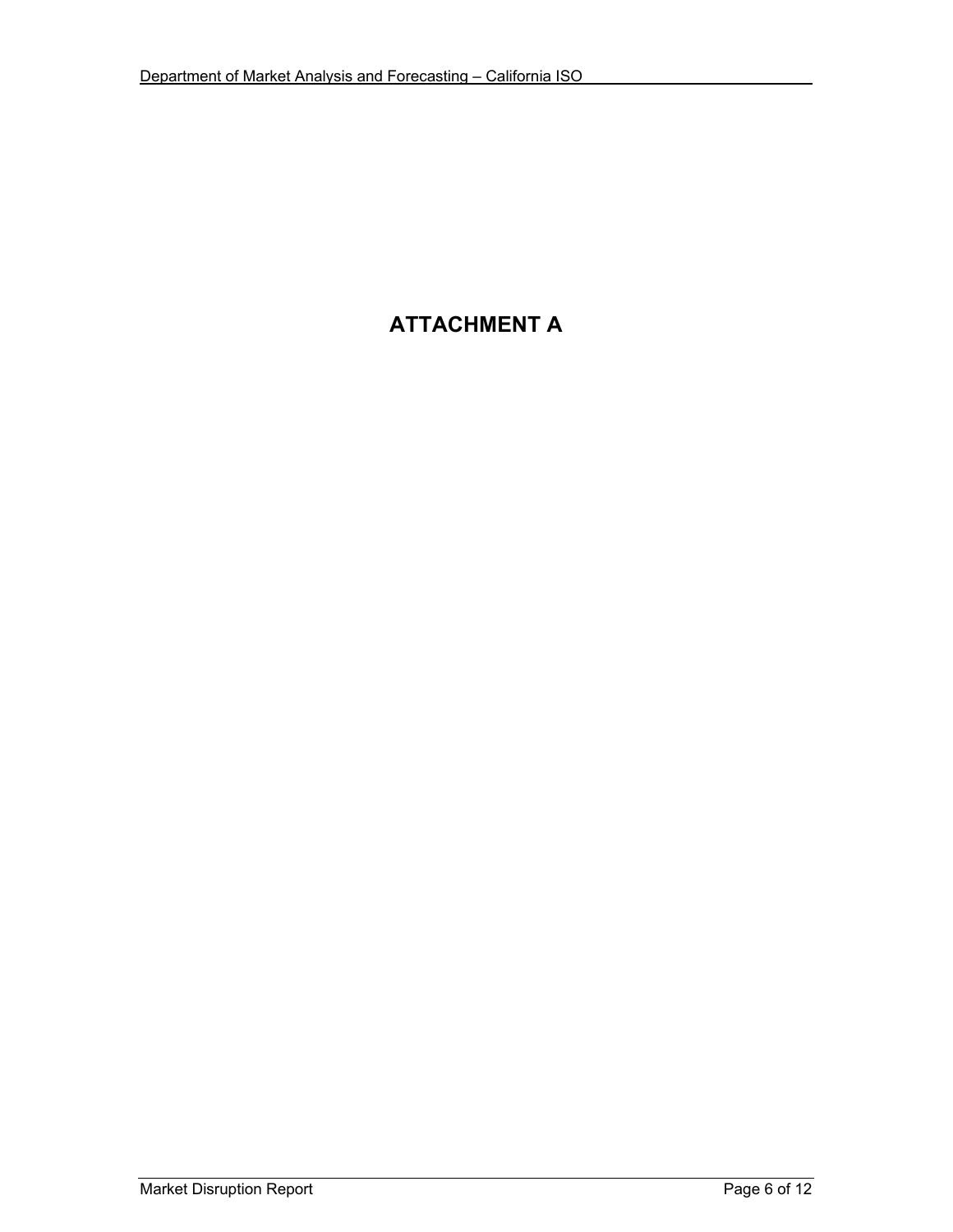| <b>California Independent System Operator Corporation</b><br><b>Market Disruption Report</b><br>May 16, 2022                                                       |             |             |                 |               |                                                                                                                                                       |  |  |
|--------------------------------------------------------------------------------------------------------------------------------------------------------------------|-------------|-------------|-----------------|---------------|-------------------------------------------------------------------------------------------------------------------------------------------------------|--|--|
| Table 3: Market Disruptions, Nature of Actions Taken by the CAISO, Rationale and/or Market Disruption<br><b>Prevented or Minimized as a Result of such Actions</b> |             |             |                 |               |                                                                                                                                                       |  |  |
| <b>Count</b>                                                                                                                                                       | <b>Date</b> | <b>Hour</b> | <b>Interval</b> | <b>Market</b> | Nature of Actions, Nature of Market Disruption,<br>Rationale and/or Market Disruption Prevented or<br><b>Minimized as a Result of such Actions</b>    |  |  |
| 1                                                                                                                                                                  | 3/16/2022   | 24          |                 | <b>DSTUC</b>  | DSTUC did not run due to FNM model promotion.                                                                                                         |  |  |
| $\overline{2}$                                                                                                                                                     | 3/16/2022   | 24          | 4               | <b>FMM</b>    | FMM did not run due to FNM model promotion.                                                                                                           |  |  |
| 3                                                                                                                                                                  | 3/16/2022   | 25          |                 | <b>FMM</b>    | FMM did not run due to FNM model promotion.                                                                                                           |  |  |
| 4                                                                                                                                                                  | 3/16/2022   | 24          | 11              | <b>RTD</b>    | RTD did not run due to FNM model promotion. The market<br>results for this interval were filled based on the tariff sections<br>7.7.9 and $29.7(j)$ . |  |  |
| 5                                                                                                                                                                  | 3/16/2022   | 24          | 12              | <b>RTD</b>    | RTD did not run due to FNM model promotion. The market<br>results for this interval were filled based on the tariff sections<br>7.7.9 and $29.7(j)$ . |  |  |
| 6                                                                                                                                                                  | 3/19/2022   | 11          | 4               | <b>RTD</b>    | RTD results were blocked and previous solution used.                                                                                                  |  |  |
| 7                                                                                                                                                                  | 3/19/2022   | 21          | $\overline{7}$  | <b>RTD</b>    | RTD results were blocked and previous solution used.                                                                                                  |  |  |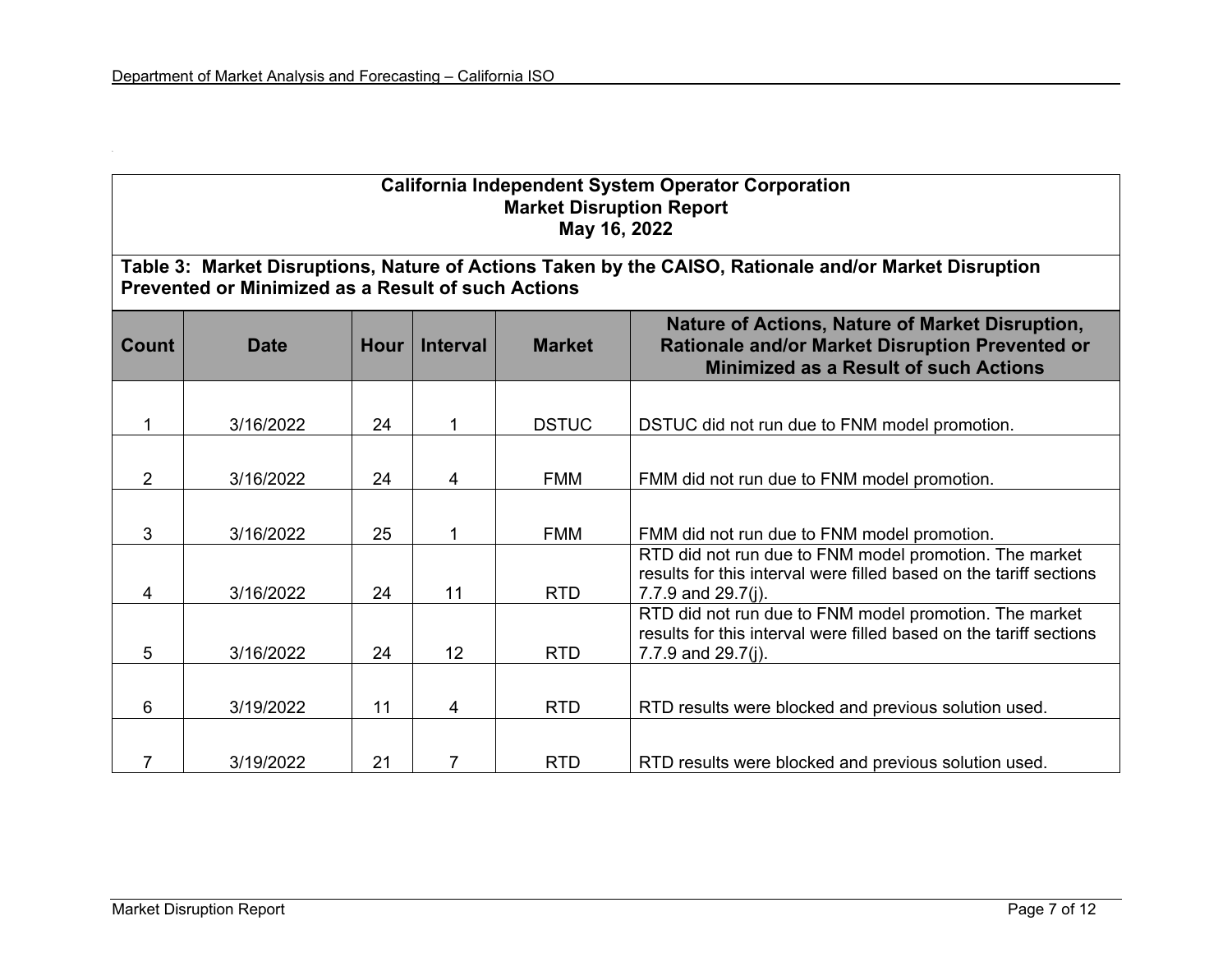| <b>Count</b> | <b>Date</b> | <b>Hour</b> | <b>Interval</b> | <b>Market</b> | Nature of Actions, Nature of Market Disruption,<br>Rationale and/or Market Disruption Prevented or<br><b>Minimized as a Result of such Actions</b> |
|--------------|-------------|-------------|-----------------|---------------|----------------------------------------------------------------------------------------------------------------------------------------------------|
|              |             |             |                 |               |                                                                                                                                                    |
| 8            | 3/20/2022   | 20          | 3               | <b>RTD</b>    | RTD results were blocked and previous solution used.                                                                                               |
|              |             |             |                 |               |                                                                                                                                                    |
| 9            | 3/20/2022   | 20          | 4               | <b>RTD</b>    | RTD results were blocked and previous solution used.                                                                                               |
|              |             |             |                 |               | RTD failed due to application time-out. The market results for<br>this interval were filled based on the tariff sections 7.7.9 and                 |
| 10           | 3/21/2022   | 23          | 8               | <b>RTD</b>    | $29.7(i)$ .                                                                                                                                        |
|              |             |             |                 |               | RTD did not run due to application time-out. The market                                                                                            |
| 11           | 3/21/2022   | 23          | 9               | <b>RTD</b>    | results for this interval were filled based on the tariff sections<br>7.7.9 and 29.7(j).                                                           |
|              |             |             |                 |               | RTD did not run due to application time-out. The market                                                                                            |
|              |             |             |                 |               | results for this interval were filled based on the tariff sections                                                                                 |
| 12           | 3/21/2022   | 23          | 10              | <b>RTD</b>    | 7.7.9 and $29.7(j)$ .                                                                                                                              |
|              |             |             |                 |               |                                                                                                                                                    |
| 13           | 3/23/2022   | 16          | 1               | <b>FMM</b>    | FMM did not run due to patching.                                                                                                                   |
|              |             |             |                 |               | RTD did not run due to patching. The market results for this<br>interval were filled based on the tariff sections 7.7.9 and                        |
| 14           | 3/23/2022   | 15          | $\overline{7}$  | <b>RTD</b>    | $29.7(j)$ .                                                                                                                                        |
|              |             |             |                 |               | RTD did not run due to patching. The market results for this                                                                                       |
| 15           | 3/23/2022   | 15          | 8               | <b>RTD</b>    | interval were filled based on the tariff sections 7.7.9 and<br>$29.7(j)$ .                                                                         |
|              |             |             |                 |               | RTD did not run due to patching. The market results for this                                                                                       |
|              |             |             |                 |               | interval were filled based on the tariff sections 7.7.9 and                                                                                        |
| 16           | 3/23/2022   | 15          | 9               | <b>RTD</b>    | $29.7(j)$ .                                                                                                                                        |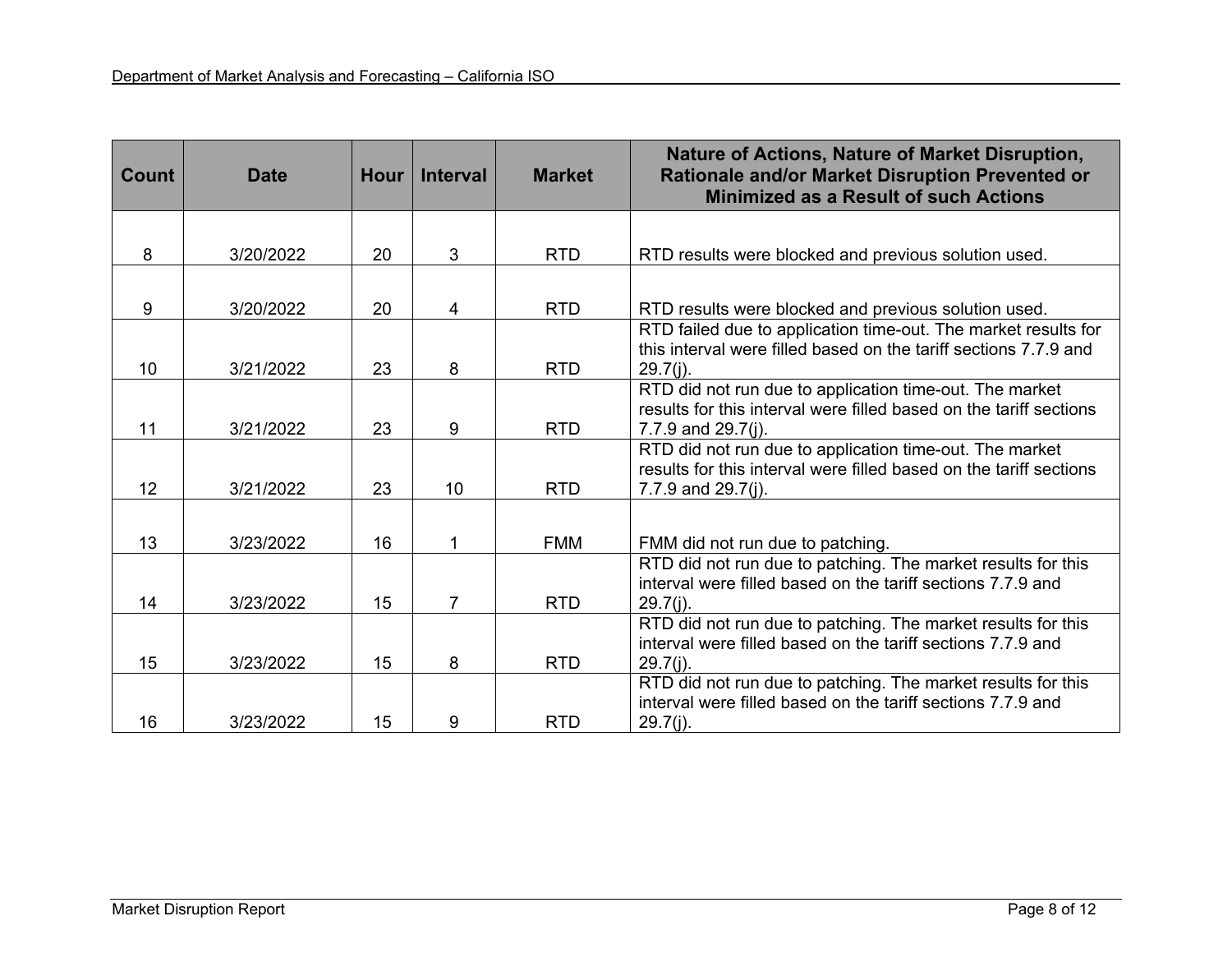| <b>Count</b> | <b>Date</b> | <b>Hour</b> | <b>Interval</b> | <b>Market</b> | Nature of Actions, Nature of Market Disruption,<br>Rationale and/or Market Disruption Prevented or<br><b>Minimized as a Result of such Actions</b> |
|--------------|-------------|-------------|-----------------|---------------|----------------------------------------------------------------------------------------------------------------------------------------------------|
|              |             |             |                 |               | RTD did not run due to patching. The market results for this                                                                                       |
| 17           | 3/23/2022   | 15          | 10              | <b>RTD</b>    | interval were filled based on the tariff sections 7.7.9 and<br>$29.7(j)$ .                                                                         |
|              |             |             |                 |               | RTD did not run due to patching. The market results for this                                                                                       |
| 18           | 3/23/2022   | 15          | 11              | <b>RTD</b>    | interval were filled based on the tariff sections 7.7.9 and<br>$29.7(j)$ .                                                                         |
|              |             |             |                 |               | RTD did not run due to patching. The market results for this                                                                                       |
|              |             |             |                 |               | interval were filled based on the tariff sections 7.7.9 and                                                                                        |
| 19           | 3/23/2022   | 15          | 12              | <b>RTD</b>    | $29.7(j)$ .                                                                                                                                        |
|              |             |             |                 |               | HASP did not run due to patching. The market results for this<br>interval were filled based on the tariff sections 7.7.9 and                       |
| 20           | 3/23/2022   | 16          | $\overline{2}$  | <b>HASP</b>   | $29.7(j)$ .                                                                                                                                        |
|              |             |             |                 |               |                                                                                                                                                    |
| 21           | 3/23/2022   | 16          | 3               | <b>FMM</b>    |                                                                                                                                                    |
|              |             |             |                 |               | FMM did not run due to patching.<br>FMM failed due to application time-out. The market results for                                                 |
|              |             |             |                 |               | this interval were filled based on the tariff sections 7.7.9 and                                                                                   |
| 22           | 3/23/2022   | 20          |                 | <b>FMM</b>    | $29.7(j)$ .                                                                                                                                        |
|              |             |             |                 |               | RTD failed due to application time-out. The market results for                                                                                     |
|              |             |             |                 |               | this interval were filled based on the tariff sections 7.7.9 and                                                                                   |
| 23           | 3/25/2022   | 6           | 8               | <b>RTD</b>    | $29.7(j)$ .                                                                                                                                        |
|              |             |             |                 |               | RTD Broadcast failed. The market results for this interval were                                                                                    |
| 24           | 3/27/2022   | 19          | 9               | <b>RTD</b>    | filled based on the tariff sections 7.7.9 and 29.7(j).                                                                                             |
|              |             |             |                 |               | RTD did not run due to application problem. The market                                                                                             |
|              |             |             |                 |               | results for this interval were filled based on the tariff sections                                                                                 |
| 25           | 3/27/2022   | 19          | 10              | <b>RTD</b>    | 7.7.9 and $29.7(i)$ .                                                                                                                              |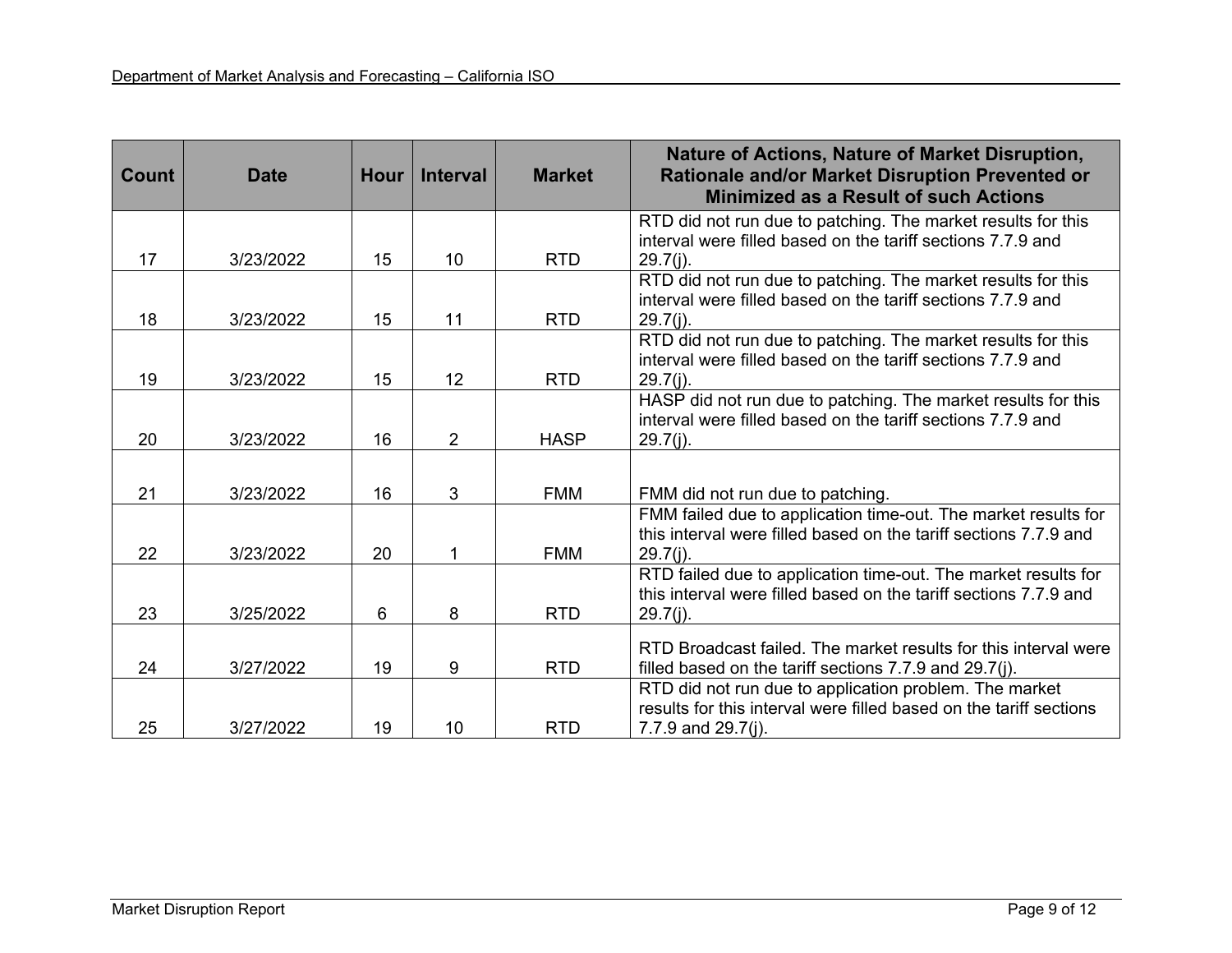| Count | <b>Date</b> | <b>Hour</b> | <b>Interval</b> | <b>Market</b> | Nature of Actions, Nature of Market Disruption,<br>Rationale and/or Market Disruption Prevented or<br><b>Minimized as a Result of such Actions</b> |
|-------|-------------|-------------|-----------------|---------------|----------------------------------------------------------------------------------------------------------------------------------------------------|
|       |             |             |                 |               |                                                                                                                                                    |
| 26    | 3/28/2022   | 9           | 4               | <b>RTD</b>    | RTD Broadcast failed.                                                                                                                              |
|       |             |             |                 |               | RTD did not run due to contingency dispatch. The market                                                                                            |
| 27    | 3/28/2022   | 9           | 5               | <b>RTD</b>    | results for this interval were filled based on the tariff sections<br>7.7.9 and 29.7(j).                                                           |
|       |             |             |                 |               | RTD did not run due to contingency dispatch. The market                                                                                            |
|       |             |             |                 |               | results for this interval were filled based on the tariff sections                                                                                 |
| 28    | 3/28/2022   | 9           | 6               | <b>RTD</b>    | 7.7.9 and 29.7(j).                                                                                                                                 |
|       |             |             |                 |               | RTD did not run due to contingency dispatch. The market<br>results for this interval were filled based on the tariff sections                      |
| 29    | 3/28/2022   | 9           | $\overline{7}$  | <b>RTD</b>    | 7.7.9 and 29.7(j).                                                                                                                                 |
|       |             |             |                 |               | RTD did not run due to contingency dispatch. The market                                                                                            |
|       |             |             |                 |               | results for this interval were filled based on the tariff sections                                                                                 |
| 30    | 3/28/2022   | 9           | 8               | <b>RTD</b>    | 7.7.9 and 29.7(i).                                                                                                                                 |
|       |             |             |                 |               | FMM did not run due to network issues. The market results for<br>this interval were filled based on the tariff sections 7.7.9 and                  |
| 31    | 3/29/2022   | 4           | 3               | <b>FMM</b>    | $29.7(j)$ .                                                                                                                                        |
|       |             |             |                 |               | FMM did not run due to network issues. The market results for                                                                                      |
|       |             |             |                 |               | this interval were filled based on the tariff sections 7.7.9 and                                                                                   |
| 32    | 3/29/2022   | 4           | 4               | <b>FMM</b>    | $29.7(j)$ .                                                                                                                                        |
|       |             |             |                 |               | RTD failed due to application time-out. The market results for                                                                                     |
|       |             |             |                 |               | this interval were filled based on the tariff sections 7.7.9 and                                                                                   |
| 33    | 3/30/2022   | 6           | 8               | <b>RTD</b>    | $29.7(j)$ .                                                                                                                                        |
|       |             |             |                 |               |                                                                                                                                                    |
| 34    | 4/1/2022    | 19          | 7               | <b>RTD</b>    | RTD results were blocked and previous solution used.                                                                                               |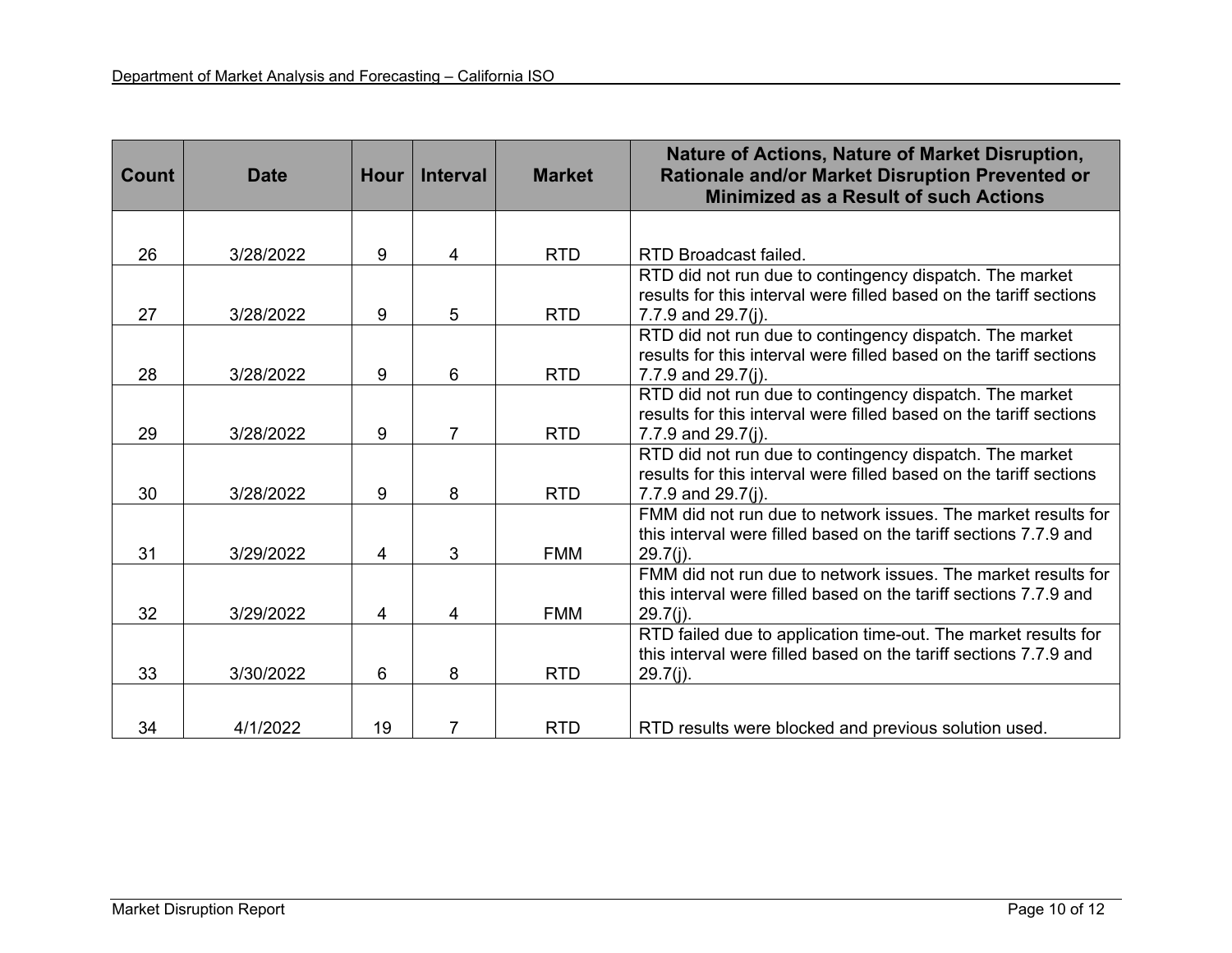| Count                                                                                                                                                                                                                                                                      | <b>Date</b> | <b>Hour</b> | <b>Interval</b> | <b>Market</b> | <b>Nature of Actions, Nature of Market Disruption,</b><br>Rationale and/or Market Disruption Prevented or<br><b>Minimized as a Result of such Actions</b> |
|----------------------------------------------------------------------------------------------------------------------------------------------------------------------------------------------------------------------------------------------------------------------------|-------------|-------------|-----------------|---------------|-----------------------------------------------------------------------------------------------------------------------------------------------------------|
|                                                                                                                                                                                                                                                                            |             |             |                 |               | RTD failed due to application time-out. The market results for<br>this interval were filled based on the tariff sections 7.7.9 and                        |
| 35                                                                                                                                                                                                                                                                         | 4/3/2022    | 24          |                 | <b>RTD</b>    | $29.7(i)$ .                                                                                                                                               |
| 36                                                                                                                                                                                                                                                                         | 4/4/2022    | 20          | $\overline{2}$  | <b>RTD</b>    | RTD Broadcast failed. The market results for this interval were<br>filled based on the tariff sections 7.7.9 and 29.7(j).                                 |
| 37                                                                                                                                                                                                                                                                         | 4/4/2022    | 20          | 3               | <b>RTD</b>    | RTD did not run due to time-out. The market results for this<br>interval were filled based on the tariff sections 7.7.9 and<br>$29.7(j)$ .                |
|                                                                                                                                                                                                                                                                            |             |             |                 |               |                                                                                                                                                           |
| 38                                                                                                                                                                                                                                                                         | 4/8/2022    | 24          | 12              | <b>RTD</b>    | RTD results were blocked and previous solution used.                                                                                                      |
|                                                                                                                                                                                                                                                                            |             |             |                 |               | RTD results were blocked and previous solution used. The<br>market results for this interval were filled based on the tariff                              |
| 39                                                                                                                                                                                                                                                                         | 4/12/2022   | 18          | 3               | <b>RTD</b>    | sections 7.7.9 and 29.7(j).                                                                                                                               |
| 40                                                                                                                                                                                                                                                                         | 4/12/2022   | 18          | 5               | <b>RTD</b>    | RTD results were blocked and previous solution used.                                                                                                      |
| 41                                                                                                                                                                                                                                                                         | 4/15/2022   | 12          | 12              | <b>RTD</b>    | RTD results were blocked and previous solution used.                                                                                                      |
| 42                                                                                                                                                                                                                                                                         | 4/15/2022   | 13          |                 | <b>RTD</b>    | RTD results were blocked and previous solution used.                                                                                                      |
| Notes:                                                                                                                                                                                                                                                                     |             |             |                 |               |                                                                                                                                                           |
| Integrated Forward Market (IFM): The Day-Ahead Market run in which the CAISO conducts the market for purchases and sales of Energy for all<br>hours of the next Trading Day based on submitted supply and demand bids, and performs the procurement of Ancillary Services. |             |             |                 |               |                                                                                                                                                           |
| Residual Unit Commitment (RUC): The Day-Ahead Market run in which the CAISO conducts unit commitment of additional resources based on                                                                                                                                      |             |             |                 |               |                                                                                                                                                           |
| submitted availability bids and the forecast of demand for every hour of the next Trading Day.                                                                                                                                                                             |             |             |                 |               |                                                                                                                                                           |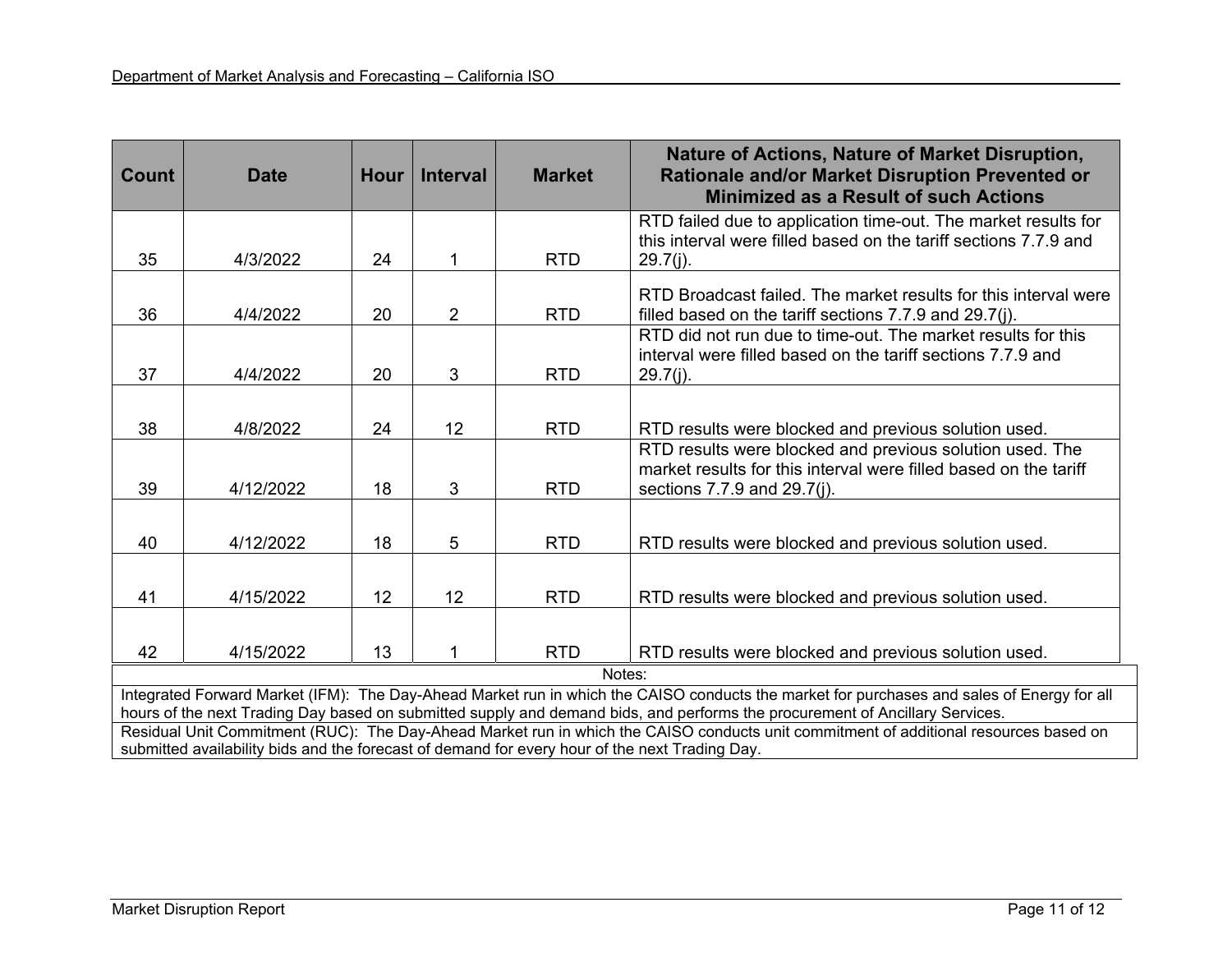Fifteen Minute Market (FMM) Interval 1: The first of a series of four market runs conducted every Trading Hour in advance of the Operating Hour. In this run the CAISO conducts the Market Power Mitigation for submitted Bids, which applies to all of the Real-Time Market processes for the given Trading Hour. In this interval the CAISO also conducts the procurement of incremental Ancillary Services from internal resources and dynamic external resources.

Fifteen Minute Market (FMM) Interval 2: The second of a series of four market runs conducted every Trading Hour in advance of the Operating Hour during which the CAISO conducts the HASP. In the HASP, the CAISO conducts the procurement and sale of Energy and Ancillary services from non-dynamic System Resources based on submitted Bids and the CAISO Forecast of CAISO Demand. In this interval the CAISO also conducts the advisory procurement of incremental Ancillary Services from internal resources and dynamic external resources from T to T+60 minutes and procurement for the given Trading Hour.

Fifteen Minute Market (FMM) Interval 3: The third of a series of four market runs conducted every Trading Hour. During this interval the CAISO conducts the commitment of internal Short-Start and Fast Start Units for the Time Horizon of T-30 minutes to T+240 minutes. In this interval the CAISO also conducts the procurement of incremental Ancillary Services from internal resources and dynamic external resources for the given Trading Hour.

Fifteen Minute Market (FMM) Interval 4: The fourth of a series of four market runs conducted every Trading Hour. This interval is for the Fifteen Minute Market for the T-105 minutes to T+60 minutes time horizon. In this interval the CAISO also conducts 15-minute Ancillary Service Awards for non-Hourly System Resources, internal resources and dynamic external resources for the given Trading Hour.

Real-Time Dispatch (RTD): The five-minute interval of any given Operating Hour during which the CAISO conducts the market for Energy based on submitted bids and the CAISO Forecast of CAISO Demand.